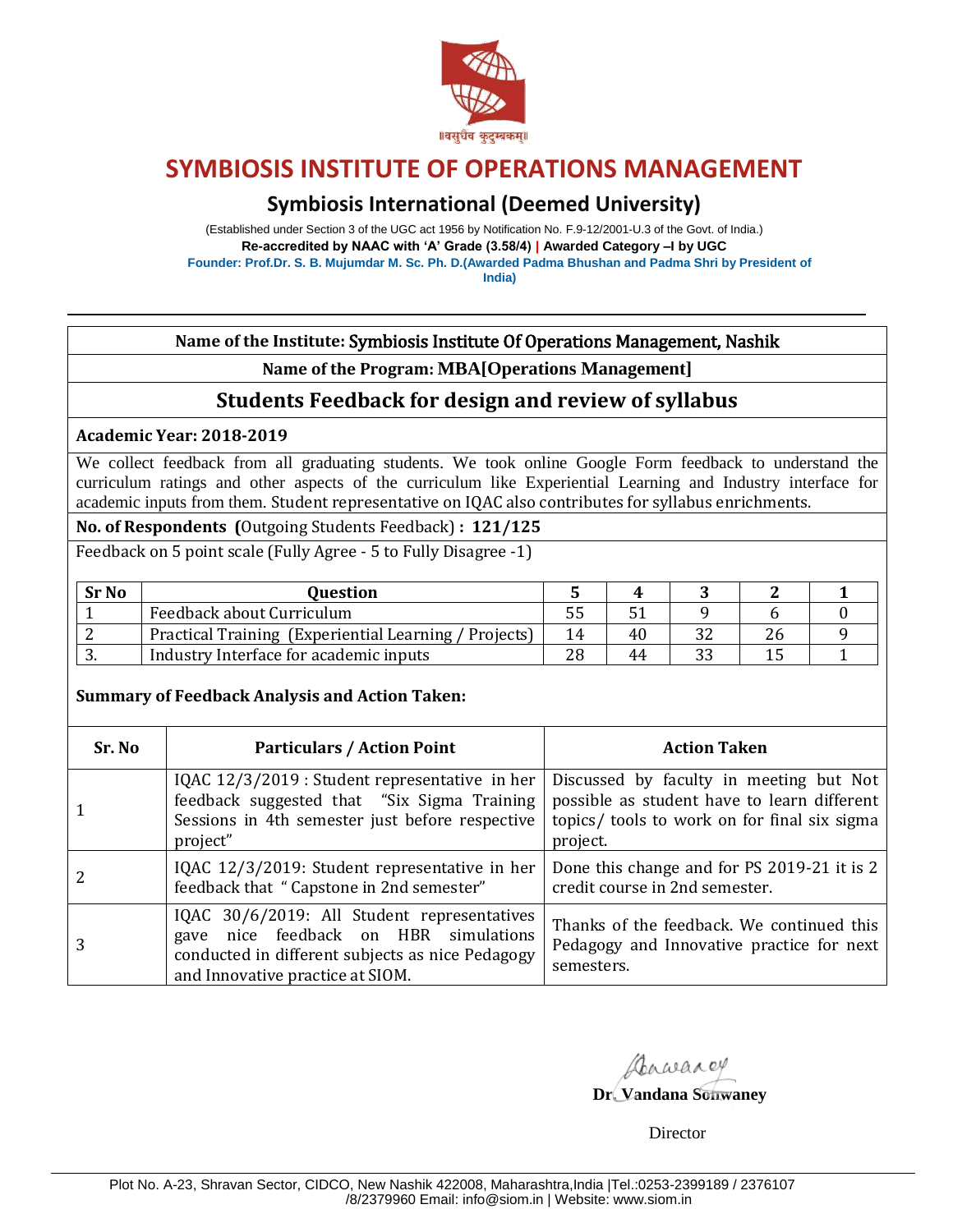

# **Symbiosis International (Deemed University)**

(Established under Section 3 of the UGC act 1956 by Notification No. F.9-12/2001-U.3 of the Govt. of India.) **Re-accredited by NAAC with 'A' Grade (3.58/4) | Awarded Category –I by UGC Founder: Prof.Dr. S. B. Mujumdar M. Sc. Ph. D.(Awarded Padma Bhushan and Padma Shri by President of India)**

### **Name of the Institute:** Symbiosis Institute Of Operations Management, Nashik

**Name of the Program: MBA[Operations Management]**

### **Teachers Feedback for design and review of syllabus**

#### **Academic Year: 2018-2019**

Faculty feedback on curriculum, design and review of syllabus is taken every year. We received very positive feedback with curriculum design and development. Faculty meetings and IQAC / PRC are also important sources for such feedbacks and inputs.

### **No. of Respondents : 9**

| Feedback on 5 point scale (Fully Agree - 5 to Fully Disagree -1) |                                                                                                             |  |  |  |  |
|------------------------------------------------------------------|-------------------------------------------------------------------------------------------------------------|--|--|--|--|
| <b>Sr No</b>                                                     | <b>Question</b>                                                                                             |  |  |  |  |
|                                                                  | SIOM curriculum is updated & comprehensive                                                                  |  |  |  |  |
|                                                                  | The curriculum of the course I taught needs change                                                          |  |  |  |  |
|                                                                  | In the course structure (syllabus) the course<br>contents, reference material & time allotted is<br>perfect |  |  |  |  |

#### **Summary of Feedback Analysis and Action Taken:**

| Sr. No | <b>Particulars / Action Point</b>                                                                             | <b>Action Taken</b>                                                     |  |  |
|--------|---------------------------------------------------------------------------------------------------------------|-------------------------------------------------------------------------|--|--|
|        | IQAC 12/3/2019 - See the Feasibility of CAPSTONE<br>simulation in semester II as credit course                | In PS 2019-21 Business Simulation is 2<br>Credit course in semester II. |  |  |
| 2      | IQAC 23/11/2018 – Weightage of OM courses in PS<br>2018-20 has been increased as compared to earlier<br>year. | This is done in revised PS 2018-20                                      |  |  |
| 3      | IQAC 23/11/2018 - Swayam course introduction in<br>various courses by Faculty members                         | was introduced in<br>eBusiness<br>Swayam<br>Operations.                 |  |  |
| 4      | 3rd APR 2019- PRC meeting-There was discussion<br>on Content/Course Overlap in QM, needs attention.           | Quality Management course deleted due to<br>overlap with OM             |  |  |
| 5      | 3rd APR 2019- PRC meeting- Intro to ERP must have<br>practical after theory immediately.                      | Intro to ERP is taken with ERP BPI for better<br>understanding.         |  |  |

Dawarey

**Dr. Vandana Sonwaney**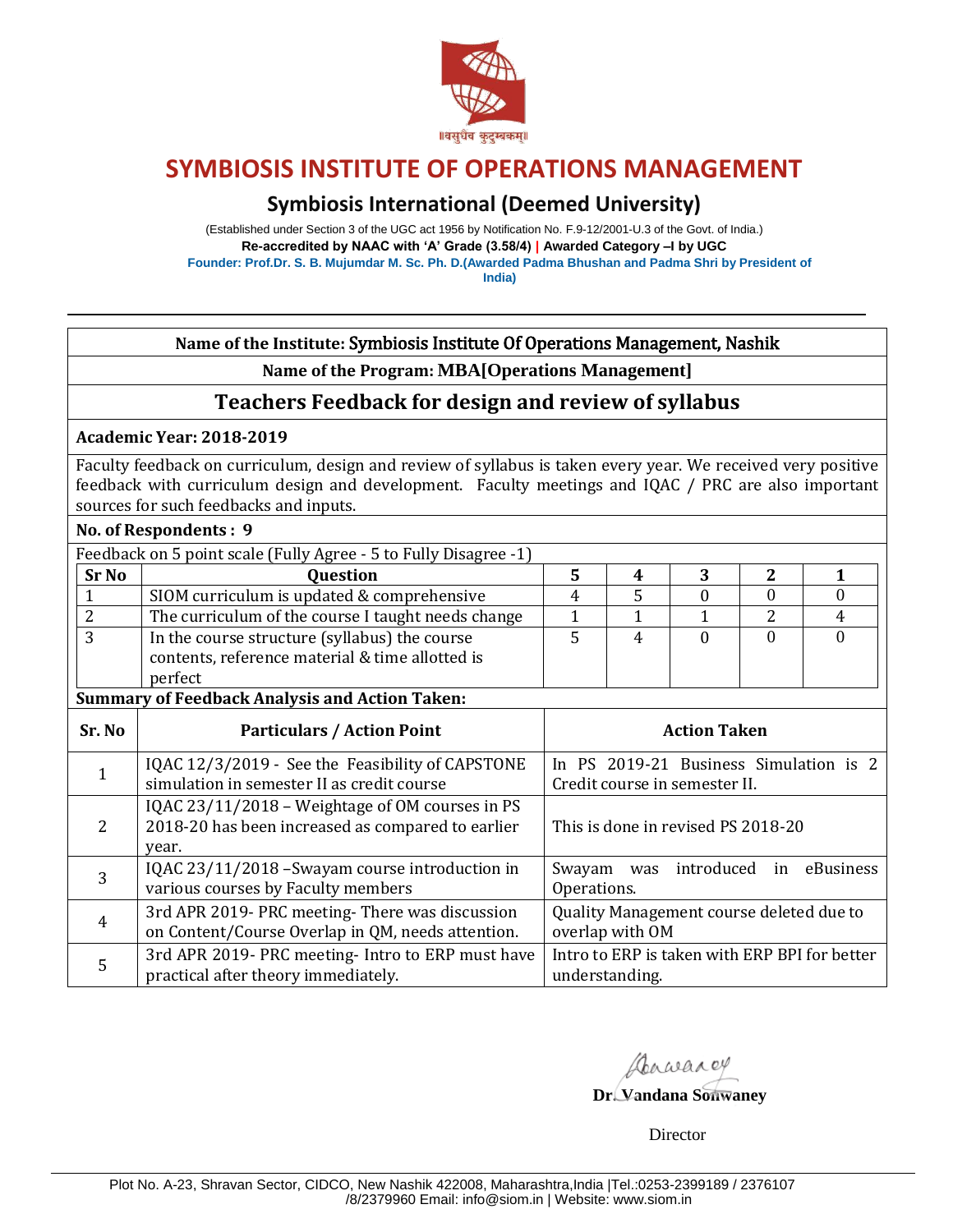

# **Symbiosis International (Deemed University)**

(Established under Section 3 of the UGC act 1956 by Notification No. F.9-12/2001-U.3 of the Govt. of India.) **Re-accredited by NAAC with 'A' Grade (3.58/4) | Awarded Category –I by UGC Founder: Prof.Dr. S. B. Mujumdar M. Sc. Ph. D.(Awarded Padma Bhushan and Padma Shri by President of India)**

**Name of the Institute:** Symbiosis Institute Of Operations Management, Nashik

**Name of the Program: MBA[Operations Management]**

### **Alumni Feedback for design and review of syllabus**

**Academic Year: 2018-2019** 

We could not collect feedback from Alumni for the said year on structured form. But from this year we started new initiative to hold HOME-Coming event for Alumni from a batch completed 10 years in the industry. This year first passed out batch 2006-08 was called for the same. We do not have structured forms but had exclusive meeting with them for the curriculum feedback and recorded as MoM.

**No. of Respondents : 5** 

### **Summary of Feedback Analysis and Action Taken:**

| Sr. No         | <b>Particulars / Action Point</b>                                                                                                        | <b>Action Taken</b>                                                                                                                |
|----------------|------------------------------------------------------------------------------------------------------------------------------------------|------------------------------------------------------------------------------------------------------------------------------------|
| 1              | Home Coming 10th Jun 2018: Business<br>Analytics should be taught with free data                                                         | Communicated to faculty and Respective faculty has<br>taken care for the execution in course using R                               |
|                | sets available online.                                                                                                                   | library.                                                                                                                           |
| 2              | Descriptive<br>analytics<br>Fancy<br>i.e.<br>Dashboard is the need of hour. Exposure<br>to tableau, excel is needed.                     | This is done with ADDDM and Business Analytics<br>courses. Respective faculty has taken care for the<br>execution in course.       |
| 3              | Procurement & Materials Management to<br>have a module on category management,<br>Global<br>sourcing<br>and<br>contract<br>manufacturing | Noted and communicated to respective faculty to<br>take care during the execution of the course.                                   |
| $\overline{4}$ | Alum Stressed the Importance of Soft<br>Skills for Operations Managers.                                                                  | This is taken by ABC course as well as placement<br>Grooming activities.                                                           |
| 5              | R and SPSS are both equally used                                                                                                         | Both are part of Business Statistics and Advance OR<br>course delivery. Also in Research methodology SPSS<br>for analysis is used. |

Dawarey

**Dr. Vandana Sonwaney**